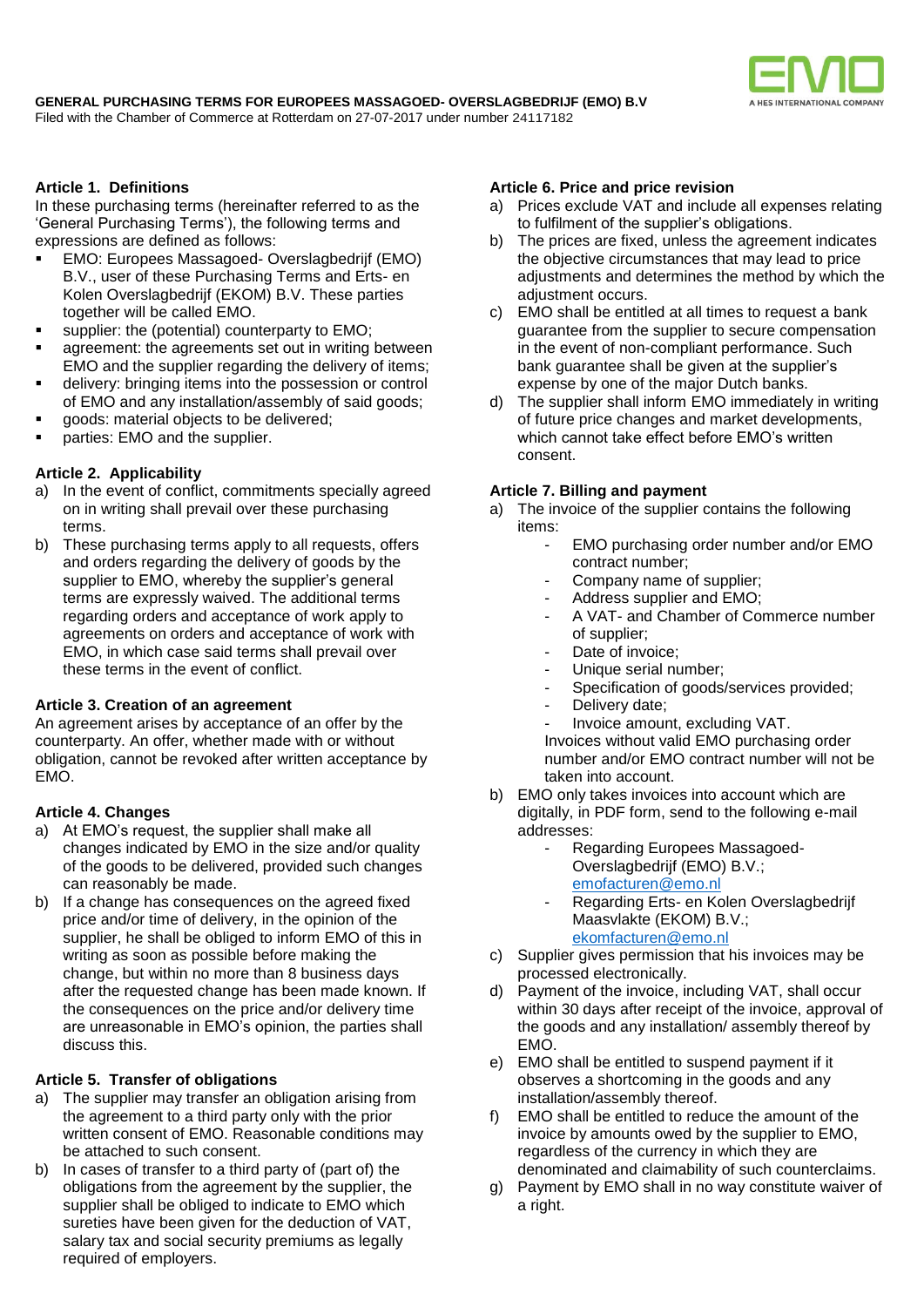# **Article 8. Time of delivery**

- a) The agreed time of delivery is of vital importance. In the event that delivery is not on time, the supplier shall be in default without further notice.
- b) The supplier shall notify EMO in writing immediately in the event of imminent late delivery. This is regardless of the potential consequences of such late delivery under the agreement or legal provisions.
- c) Delivery earlier than agreed can occur only with the prior written consent of EMO. Early delivery shall not result in changes in the agreed time of payment.

# **Article 9. Delivery**

- a) The supplier shall ensure that the delivery:
	- corresponds to the description, demands and size according to the order or sales agreement;
	- is suitable for the purpose indicated:
	- is without faults in design, construction. manufacture, materials and assembly;
	- complies with legal and other government provisions at the time of delivery.
- b) Delivery shall occur in the agreed place and at the agreed time, according to the Incoterm DDP (Delivered Duty Paid) in effect.
- c) EMO shall be entitled to defer delivery. The supplier shall in that case, at its own expense, ensure that the goods are properly packed, stored separately and identifiably, preserved, secured and insured.

# **Article 10. Shortcomings**

- a) In the event of an attributable shortcoming by the supplier, he shall be in default without further notice.
- b) Notwithstanding the right to compensation and other legal rights arising from an attributable shortcoming, EMO shall be entitled to collect a penalty, immediately due, of 1% a day from the day of the default, up to a maximum of10% of the amount to be paid by EMO in relation to the delivery.
- c) The legal interest on amounts paid in advice by EMO shall be charged against the invoices to be paid over the period of the default.
- d) In the event of a non-attributable shortcoming, the obligations of both parties shall be suspended for a number of days to be determined.
- e) The parties may protest against each other for nonattributable shortcomings only if the relevant party informs the counterparty of such protest in writing as soon as possible, but no later than 5 business days after the non-attributable shortcoming occurs, presenting the necessary evidence.
- f) If the supplier states that one or more of its shortcomings cannot be attributed to him and EMO accepts this statement, EMO shall nonetheless be entitled to dissolve the agreement. The parties shall not charge each other for damages in such a situation.
- g) Any possible advantage for the supplier in relation to the dissolution of the agreement, will be equally settled with EMO.

# **Article 11. Guarantee**

a) The supplier guarantees that the goods and any installation/assembly thereof comply with what is agreed.

- b) The supplier guarantees that the goods are entirely complete and ready for use. He shall ensure that, among other things, all components, accessory material, accessories, tools, spare parts, directions and instruction manuals required to achieve a purpose indicated by EMO in writing are delivered with the goods, even if they are not mentioned by name.
- c) The supplier guarantees that that which is delivered complies with all relevant legal provisions regarding quality, environment, health and safety, etc.
- d) If EMO observes that that which is delivered does not fully or partially comply with what the supplier has guaranteed in accordance with parts a) up to and including c) of this article, the supplier shall be in default, unless the supplier can demonstrate that the shortcoming cannot be attributed to him.
- e) In the case of durable consumer goods, the supplier engages for at least 10 years after delivery to carry out maintenance and repairs promptly and to supply components at market prices, if required.

# **Article 12. Intellectual and industrial property rights**

- a) The supplier guarantees EMO's free and undisturbed use of the goods delivered. He holds EMO harmless from the financial consequences of claims by third parties for infringement on their intellectual and industrial property rights.
- b) The supplier shall be entitled to use the information provided by EMO, but exclusively in relation to the agreement. This information is and shall remain the property of EMO.

## **Article 13. Documentation**

- a) The supplier is obliged to provide EMO with corresponding documentation before or at the same time as the delivery.
- b) EMO is free to use such documentation, including reproduction thereof for its own use.

## **Article 14. Liability**

- a) The supplier shall be liable for all damage that may arise in relation to the execution of the obligations arising from the agreement.
- b) The supplier will take all measurements necessary to prevent damage. Lacking these measurements, the supplier is responsible for the resulting financial damage or indirect damage.
- c) The supplier holds EMO harmless from all financial consequences of claims by third parties in any relation to the execution of his obligations arising from the agreement.
- d) EMO shall be entitled to request that the supplier take out insurance to cover risks. The supplier shall be obliged to allow the policy relating thereto to be examined at EMO's first request.

## **Article 15. Transfer of risk and ownership**

- a) Ownership of the goods shall be transferred to EMO after they have been delivered and, if necessary, assembled or installed.
- b) In the event that EMO makes materials, such as raw materials, accessory materials, tools, drawings, specifications and software, available to the supplier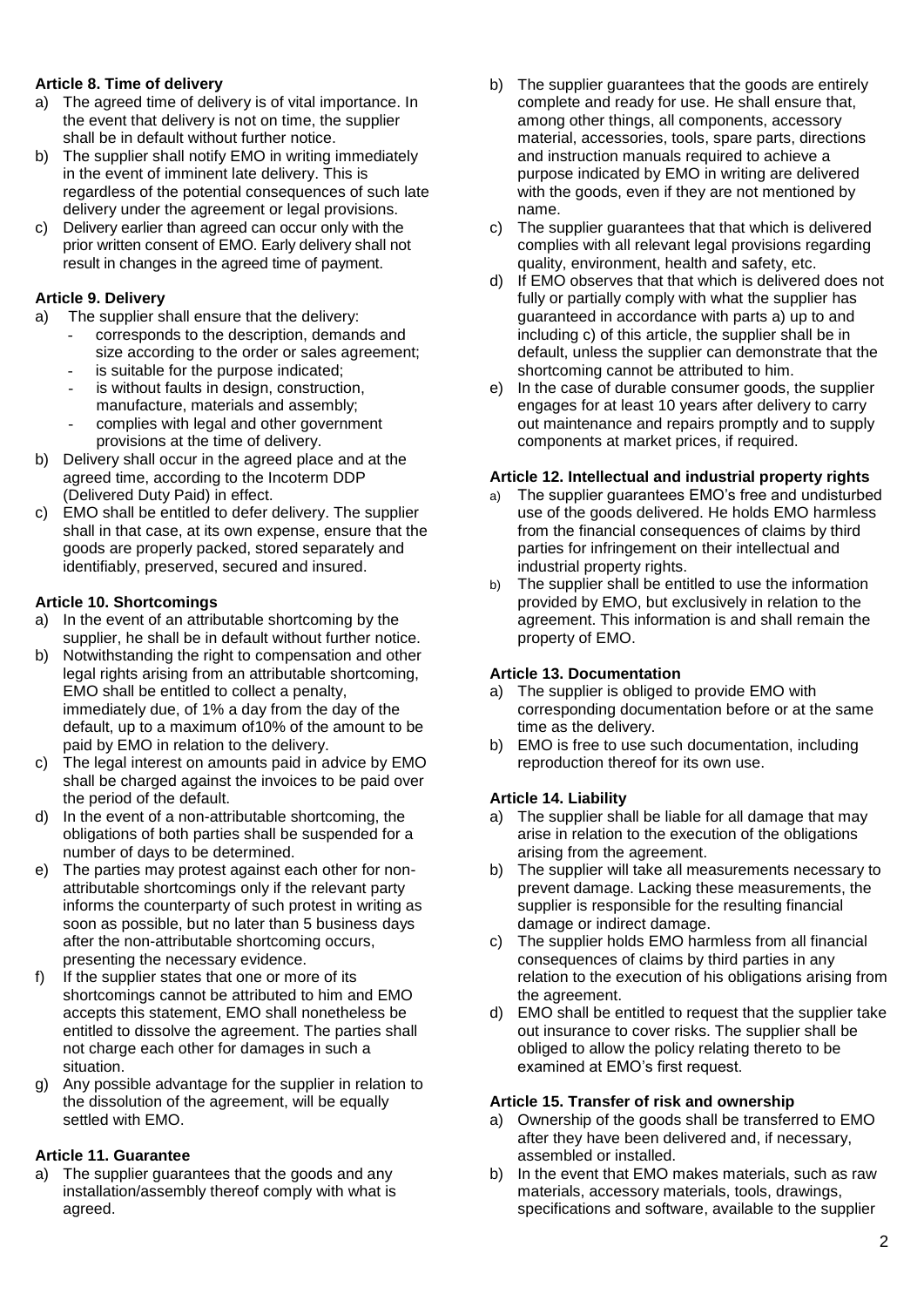for the execution of his obligations, these shall remain the property of EMO. The supplier shall keep these separate from objects belonging to himself or third parties. The supplier shall mark these as the property of EMO.

- c) If a third party claims any right regarding said goods and/or confiscates them, the supplier shall indicate EMO's ownership to him and inform EMO of said claim and/or confiscation as soon as possible. EMO shall be entitled to collect the goods that are its property at any time, or to have them collected, from the place where they are located. The supplier allows EMO irrevocable access to enter that location.
- d) At the moment that EMO's materials, such as raw materials, accessory materials and software, are incorporated in goods of the supplier, such goods are new goods that are the property of EMO. This shall apply regardless of article 15 e.
- e) The risk on the goods shall be transferred to EMO at the time that delivery and then approval of the goods in accordance with article 17 of these purchasing terms have occurred.

## **Article 16. Confidentiality and non-disclosure**

The supplier shall keep the existence, nature or contents of the agreement, or other business information confidential and shall not disclose anything relating thereto without the written consent of EMO. The supplier is bound to impose these obligations on subordinates and third parties who necessarily acquire information thereon in relation to the execution of the agreement and shall ensure that said subordinates and third parties fulfil said obligations.

## **Article 17. Testing**

- EMO shall be entitled to test goods or have them tested during production, processing and storage as well as after delivery.
- b) At EMO's first request, the supplier shall give EMO or its representative access to the site of production, processing or storage. The supplier shall co-operate in the testing at no expense.
- c) If, by the actions of the supplier, a test as indicated in this article cannot take place or if a test must be repeated, the cost to EMO arising therefrom shall be at the expense of the supplier.
- d) If EMO has proper grounds, after a test, to fear that the supplier will fall short in compliance, the supplier shall be bound, even if he declares that he is prepared to fulfil his obligations, to provide sufficient surety immediately in the form required by EMO and to increase it for any damage to be incurred by EMO.
- e) In the event of rejection of the goods delivered, the supplier shall ensure repair or replacement of the goods delivered, within 5 business days. If the supplier does not fulfil this obligation within the term indicated in this article, EMO shall be entitled to obtain the necessary goods from a third-party supplier, or take action or have a third party take action at the expense and risk of the supplier.
- f) If the supplier does not retrieve the rejected goods delivered within 5 business days, EMO shall be entitled to return the goods to the supplier at the supplier's expense.

# **Article 18. Packaging**

- a) EMO shall be entitled at all times to return the (shipping) packaging material to the supplier at the supplier's expense.
- b) Processing or destruction of the (shipping) packaging material is the responsibility of the supplier. If packaging material is processed or destroyed at the supplier's request, it shall be at the supplier's risk and expense.
- c) The supplier shall continually have the packaging adjusted to the most recent environmental requirements and sign the Decree Administration of Packaging 2014.
- d) The goods must be packed at no additional charge using a minimum of material, such that they can arrive at their destination in good condition.

# **Article 19. Dissolution**

- a) In the event of any shortcoming by the supplier in fulfilling his obligations under the agreement or other agreements arising therefrom, as well as in the event, among other things, of his bankruptcy, deferral of payments and in the event of stoppage, revocation of any permits, confiscation of (part of) the business property or goods intended for the execution of the agreement, liquidation or acquisition or any comparable condition of the business of the supplier, he shall legally be in default.
- b) Notwithstanding all other rights, EMO may dissolve the agreement in whole or in part, if the supplier or one of his subordinates or representatives has offered or is offering or has provided any benefit to any person who is part of EMO's business or any of its subordinates or representatives.
- c) In the aforementioned cases, EMO shall be entitled, regardless of the rights deriving to EMO otherwise on the basis of the agreement and by law, to dissolve the agreement unilaterally in whole or in part without notice and without judicial intervention.
- d) Dissolution shall occur by means of a registered letter or bailiff's notice to the supplier.

## **Article 20. Order, safety and environment**

The supplier and his employees, as well as third parties hired by him, are bound to observe legal health, safety and environmental directives.

## **Article 21 HSE-regulations for Third Parties**

- a) The HSE-regulations for Third Parties are applicable to the agreement of which these purchasing terms are part of. A copy of the HSE-regulations for Third Parties is immediately available free of charge to the supplier on request. The HSE-regulations for Third Parties are also available through the EMO website via [https://www.emo.nl/wp-content/uploads/EMO-](https://www.emo.nl/wp-content/uploads/EMO-VGM-EN-16.pdf)[VGM-EN-16.pdf](https://www.emo.nl/wp-content/uploads/EMO-VGM-EN-16.pdf)
- b) Supplier will take care that the HSE-regulations for Third Parties are conducted. Personnel and third parties of supplier will be informed about the content of the HSE-regulations.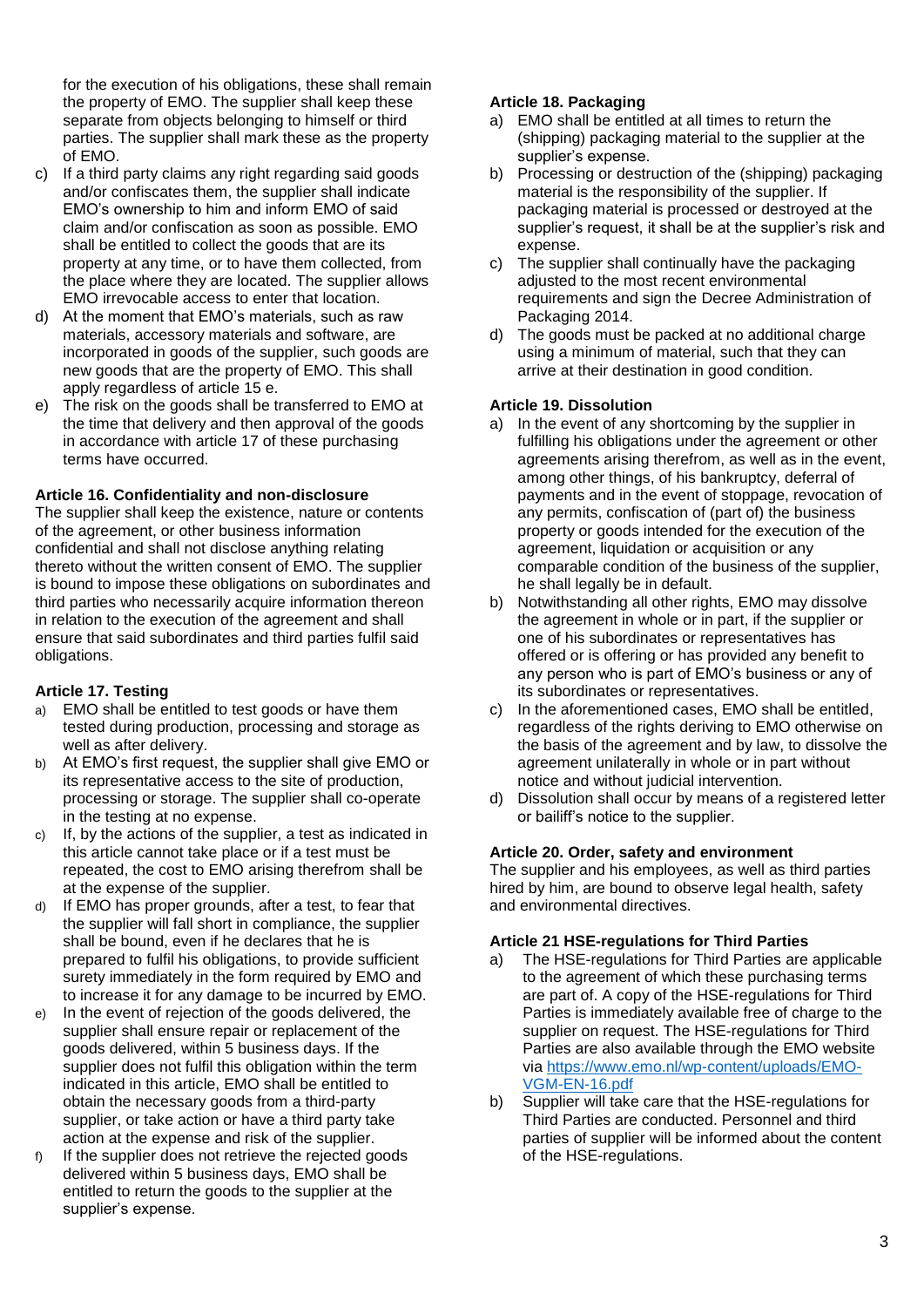# **Article 22. Code of conduct**

- a) The supplier is expressly forbidden, with regard to the provision of the order, to influence the objectivity of the official responsible for it, other than by a correct representation and explanation of the price/performance relationship of the goods and/or services offered by the supplier.
- b) The supplier is not permitted, without the express written consent of the management of EMO, to allocate benefits with regard to the business relationship between EMO and the supplier to employees of EMO, regardless of position, or to third parties at the request or with the approval of an employee.
- c) The supplier is not permitted, without the express written consent of the management of EMO, to have employees of EMO in its employ or to have services rendered, paid or unpaid, by such employees.
- d) The supplier's non-compliance with the terms of a) up to and including c) shall result in principle in termination of the business relationship. In case EMO or any third party suffers damage due to this conduct, EMO will hold the supplier responsible.

## **Article 23. Data leaks reporting obligation**

a) The supplier is bound by the manner regulated by law in terms of the processing of personal data. b) The supplier is held to report a data leak to EMO

within 24 hours, also if there is merely question of a suspected data leak.

c) When using personal data of EMO the supplier shall provide for appropriate technical and organisational measures in order to prevent potential loss or unlawful processing of personal data.

d) In case of non-compliance with the provisions set forth under a) up to and including c) EMO shall be forced to claim the penalty imposed by the Dutch Data Protection Authority from the supplier.

## **Article 24. Penalty clause**

In the event of non-compliance with an obligation in articles 11, 15, 16, 17, 22 and 23 the counterparty shall owe a penalty of Eur. 25,000.- for each violation, notwithstanding EMO's right to compensation. The amount of the penalty shall be paid by the supplier immediately after the aforementioned determination and notice thereof to the supplier.

## **Article 25. Conversion**

If the content or scope of a provision from these terms and conditions or from the agreement to which these terms and conditions are applicable is invalid or nullifiable then the said provision shall, in terms of content and scope, be ascribed a meaning that is as much as possible comparable in order that it can be relied on. The invalidity of this kind of provision shall not result in invalidity of these terms and conditions and/or of the entire agreement.

#### **Article 26. Applicable law**

Dutch law applies exclusively to the agreement, of which these purchasing terms are part. Foreign law and treaties such as the Vienna Sales Convention are excluded. Any rules of unwritten law do not apply to the agreement.

#### **Article 27. Disputes**

Disputes between parties, under which included those just by one of them as such considered, will, as far as possible, be solved in good consultation. If parties do not come to a solution, disputes will be settled by a qualified judge in Rotterdam

#### **Article 28. Additional definitions**

In these additional purchasing terms (hereinafter referred to as the 'Additional Purchasing Terms') the concepts below are defined as follows:

- material: goods as indicated in article 15 b of the General Purchasing Terms, incorporated in the material objects to be produced, or used in carrying out the work, except for the equipment to be used;
- equipment: all vehicles, accessories, cranes, scaffolding and components thereof, consumables and the like, used by the supplier in executing the agreement, but excepting the goods to be incorporated in the material objects to be produced.

#### **Article 29. Applicability**

- a) These additional terms apply to all requests, offers and agreements regarding the execution of orders and/or acceptance of work by the supplier.
- b) In addition to these additional terms, EMO's General Purchasing Terms apply to the aforementioned requests, offers and agreements, unless deviated from in the additional terms or otherwise expressly or by the nature of the articles.
- c) In applying these terms, the supplier's staff also refers to third parties involved by the supplier in the execution of the agreement(s).

#### **Article 30. Staff, equipment and material**

- a) Staff brought in by the supplier for the execution of activities regarding the agreement on the terminal of EMO, possesses a valid identification and VCA certificate. Supplier must, at first request, provide EMO these documents for inspection.
- b) Staff brought in by the supplier for the execution of the agreement shall comply with special requirements of EMO and in the absence thereof, with general requirements of competence and expertise.
- c) If, in EMO's opinion, there is insufficiently qualified staff, EMO shall be entitled to order the removal of such staff and the supplier shall be obliged to replace them immediately, taking into account parts a) and b) of this article.
- d) EMO is authorised to inspect and test all material and equipment to be used by the supplier in executing the agreement and to request identification from staff involved by the supplier in executing the agreement.
- e) If the supplier wishes to use staff other than his own, either by means of temporary workers or by means of outsourcing, he shall obtain written permission from EMO to do so before the work is begun.
- f) With regard to the storage of material, the supplier may not store more material on EMO's premises than is necessary in EMO's opinion for immediate execution of the delivery. Goods stored by the supplier and/or others who are executing the delivery are at the supplier's risk.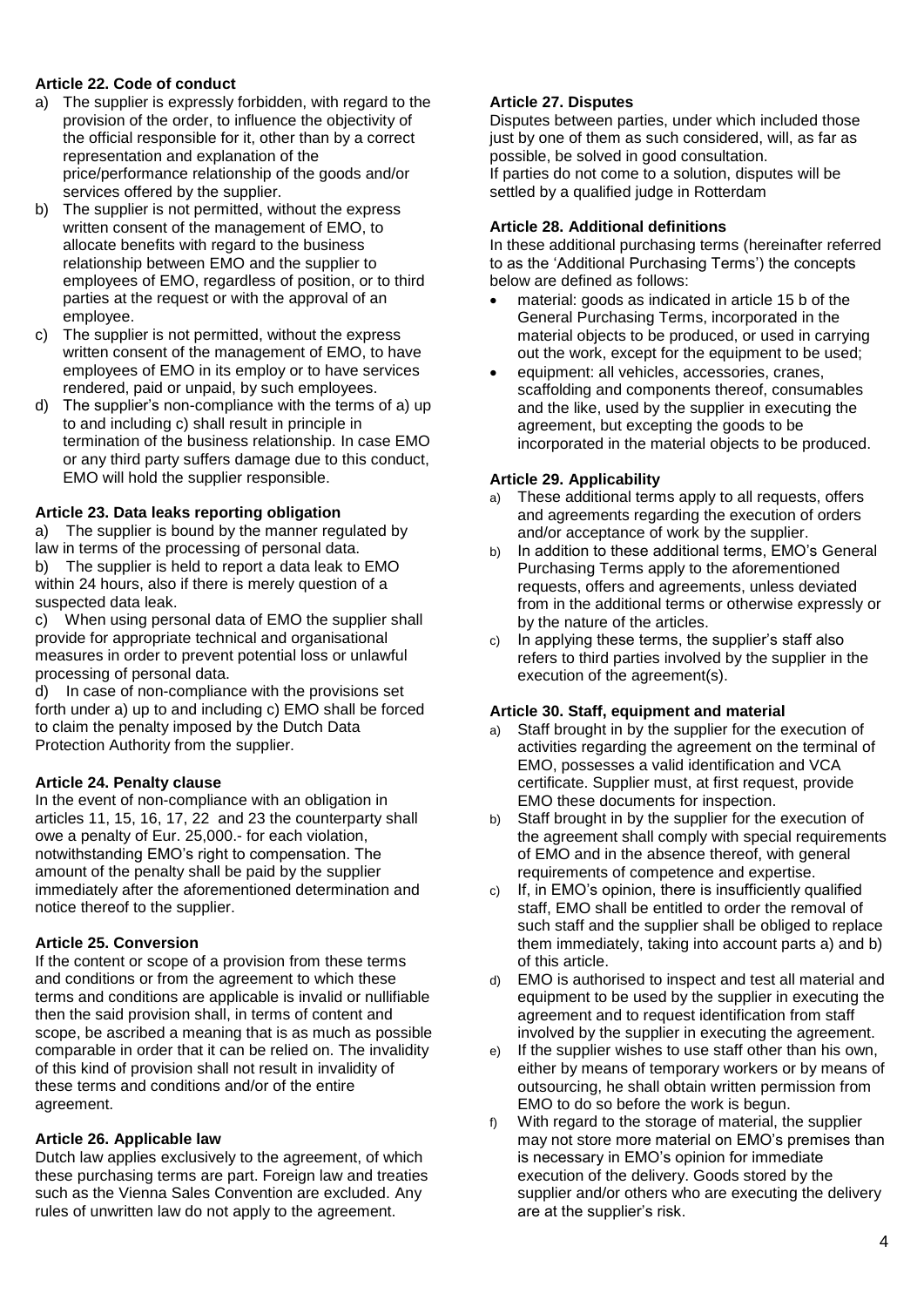- g) In the event of stoppage by the supplier and/or staff carrying out work for the supplier, EMO shall not pay wages and/or other remuneration in favour of such staff, nor expenses for instruments and resources used by the supplier (and/or companies or persons working for him) as part of the delivery, for the period in which said persons are prevented from working, or said instruments and resources cannot be used as a result of a strike or labour disruptions by these employees or others working at EMO.
- h) The supplier is liable for damage incurred by his own actions or omissions or those of his employees to property of EMO and/or property of third parties located on its premises and shall hold EMO harmless in this regard from claims by third parties and shall have taken out liability insurance for this purpose. Damage to or loss of business and/or office space made available to the supplier by EMO shall be at the supplier's risk and expense at all times.

## **Article 31. Liability of personnel**

a) The supplier shall be liable for damages that are inflicted through an act or omission of the same or of its employees on properties of EMO and/or on properties of third parties situated at or on its premises and shall in connection therewith indemnify EMO against claims of third parties.

b) EMO is entitled to require that the supplier takes out liability insurance. On demand of EMO, the supplier is held to provide EMO insight into the policy regarding the liability insurance.

c) Damage to or loss of business and/or office space that is made available to the supplier by EMO shall be at the risk and expense of the supplier.

d) The supplier must indemnify EMO against liability visà-vis third parties on account of non-compliance by the supplier with its obligations by virtue of the agreement or by law.

## **Article 32. Premises and buildings of EMO**

- a) Before the execution of the agreement is begun, the supplier shall acquaint himself with the state of affairs on the premises and in the buildings of EMO where the work is to be carried out. The supplier shall then ascertain, and possibly ensure at his own expense and in consultation with EMO, such circumstances that the work may be carried out.
- b) The cost of delays in the execution of the agreement caused by shortcomings in the circumstances as indicated above shall be at the supplier's risk and expense.

# **Article 33. Work on the premises/in the buildings of EMO**

- a) The supplier shall ensure that his presence and the presence of his staff on the premises and in the buildings of EMO do not hinder the uninterrupted progress of the work of EMO and third parties.
- b) Before the execution of the agreement is begun, the supplier and his staff shall acquaint themselves with the contents of the directives and regulations, including those on health, safety and the environment, in effect on the premises and in the buildings of EMO and conduct themselves

accordingly. These regulations can be found in the HSE-regulations for Third Parties.

c) A copy of the aforementioned directives and regulations shall be made available by EMO to the supplier at his request. The HSE-regulations for Third Parties are also available through the EMO website via [https://www.emo.nl/wp-content/uploads/EMO-](https://www.emo.nl/wp-content/uploads/EMO-VGM-EN-16.pdf)[VGM-EN-16.pdf](https://www.emo.nl/wp-content/uploads/EMO-VGM-EN-16.pdf)

# **Article 34. Payment and Invoicing**

- a) EMO is bound only to payment within 30 days after receipt of the invoice if the work has been delivered by the supplier to EMO's satisfaction and/or the order has been executed satisfactorily by the supplier, as well as if the supplier has indicated, if requested by EMO, at the first request, that the supplier has paid the staff and employees employed that which is their due.
- b) EMO shall at all times be entitled to pay to the supplier the social contributions, VAT and salary tax, including industrial assurance premiums, owed by the supplier with regard to the work carried out, for which EMO may be liable under the 1990 Collection Act and/or the Social Insurance Co-ordination Act, by means of a deposit to his account as indicated in the aforementioned laws (a blocked account). Acceptance of these General Terms implies that EMO has a written agreement with the supplier regarding transfers to a blocked account.
- c) Notwithstanding the terms of the previous part, EMO shall be entitled at all times to deduct the amounts indicated in the previous part in premiums for social insurance, VAT and salary tax including industrial assurance premiums from the acceptance amount and to pay them directly to the business association or direct tax receiver on behalf of the supplier.
- In cases of payment by EMO as indicated in parts b) and c) of this article, EMO shall be discharged to the supplier for up to an amount equal to such payment.
- e) On dated and numbered invoices, the contractor must indicate the following information clearly and summarily in any event:
	- the EMO order number and reference of the contractor referring to the work,
	- the work and place(s) of execution to which the invoice refers,
	- the period and performance rendered to which the invoice refers,
	- a percentage of the earnings factor to be agreed on (the invoice amount/acceptance amount, excluding turnover tax and material expenses), that is at least 40%, and the number of a blocked account. In the absence of agreement, this percentage shall be 50%;
	- name, address and place of residence of the contractor.

#### - **Article 35. Obligations of the supplier**

a) The supplier shall be responsible for completing the work with good results independently and for his own responsibility, taking into account all relevant directives regarding safety and the environment, among other things.